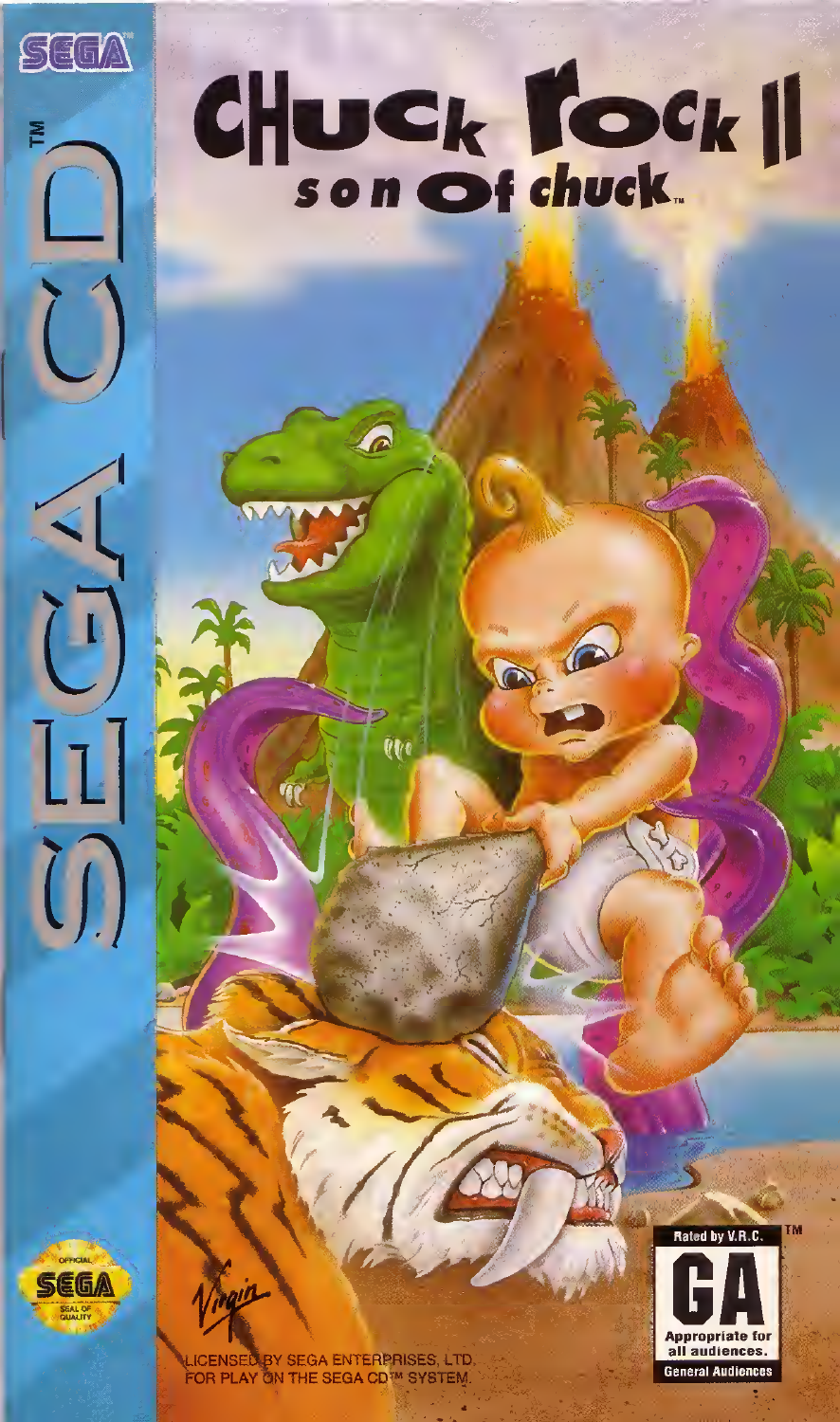### WARNING:

Read before using your Sega video game system

A very small percentage of individuals may experience epileptic seizures when exposed to certain light patterns or flashing lights. Exposure to certain patterns or backgrounds on a television screen or while playing video games may induce an epileptic seizure in these individuals. Certain conditions may induce undetected epileptic symptoms even in persons who have no history of prior seizures or epilepsy. If you, or anyone in your family, has an epileptic condition, consult your physician prior to playing. If you experience any of the following symptoms while playing a video game — dizziness, altered vision, eye or muscle twitches, loss of awareness, disorientation, any involuntary movement, or convulsions — Immediately discontinue use and consult your physician before resuming play.



This Official Seal is your assurance that this product meets the highest quality of Sega<sup>TM</sup>. Buy games and accessories with this seal to be sure that they are compatible with the Sega CD<sup>TM</sup> system.



**GETTING STARTED** 



- 1. A Genesis Controller should be plugged into the "Control 1" port on your Sega Genesis.
- 2. Make sure that there is no game cartridge in your Sega Genesis System and follow all Sega CD System directions to activate your Sega CD System.
- 3. Follow Sega CD System directions to OPEN the Sega CD drive from the Sega CD control menu.
- 4. Carefully place Chuck Rock II CD game disc in the Sega CD System with the label-side facing up.
- 5. Close the Sega CD Drive from the Sega CD Control Menu and then select CD-ROM on the control Menu to launch Chuck Rock II and begin play. (It is also possible to simply press start one time to launch Chuck FI and begin play).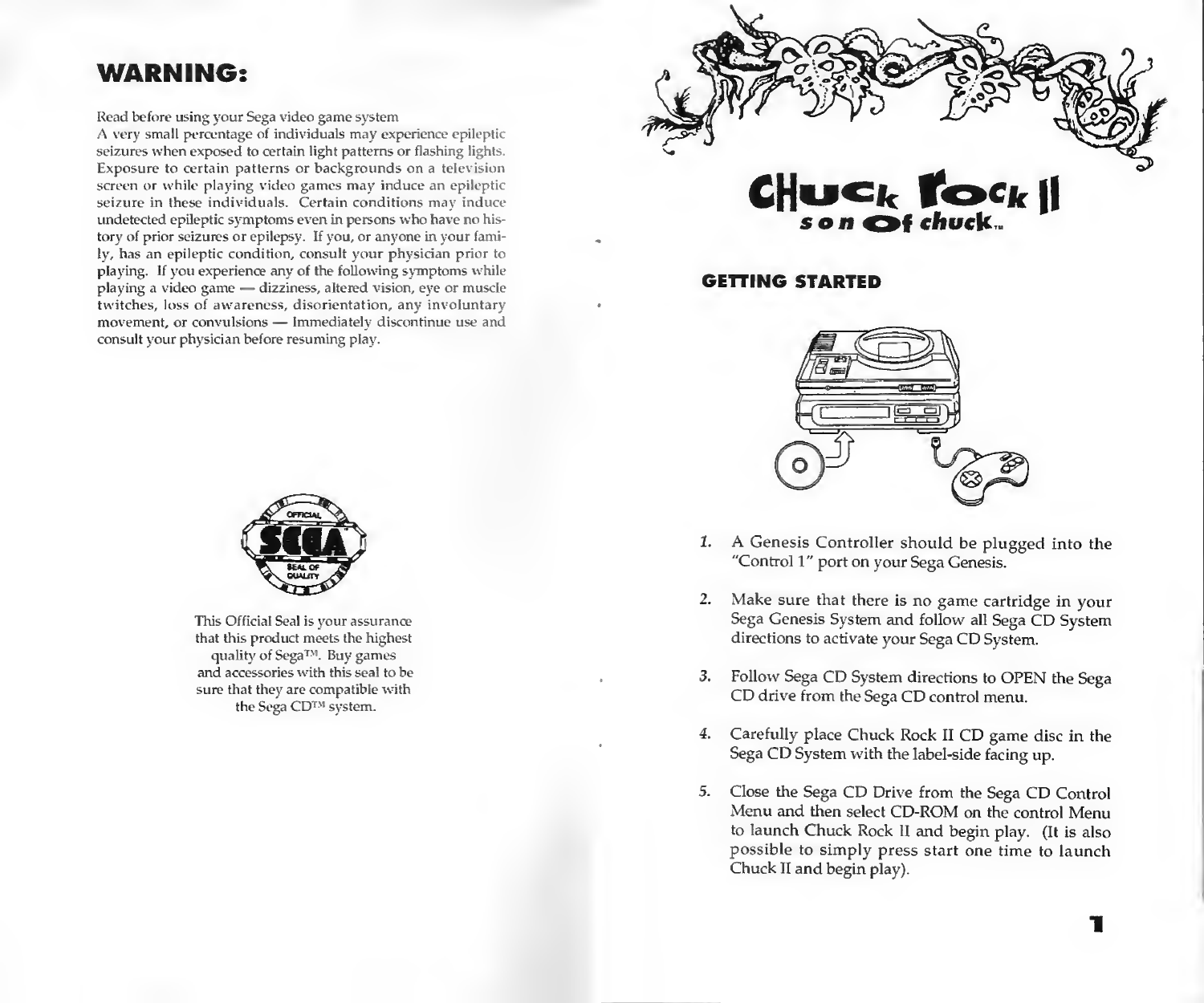

### THE GAME

Your task as Chuck Junior is to rescue your kidnapped father. Chuck Rock, from his downright horrible archrival in business. Brick Jagger. To do so you must complete the six different worlds (which are split into numerous zones) and the sub-games, in an effort to triumph in a diapered battle to the finish.

### CHUCK JR.'S CLUB

Chuck Junior has a large wooden club to help him through the game. With this he can hit enemy dinosaurs, and bash rock a short distance. Junior can also climb on top of his club to dodge harmful obstacles





### TAKE CONTROL!

Before you begin play, take time to familiarize yourself with the movements and functions of the control pad.





### A BUTTON

• Press to stand on the club (to get out of the way of nasties and to ride a friendly creature).



• Press to swing the club.

C BUTTON

• Press to jump.

### A & C BUTTONS

• Paddles Chuck in the river race whe pressed alternately.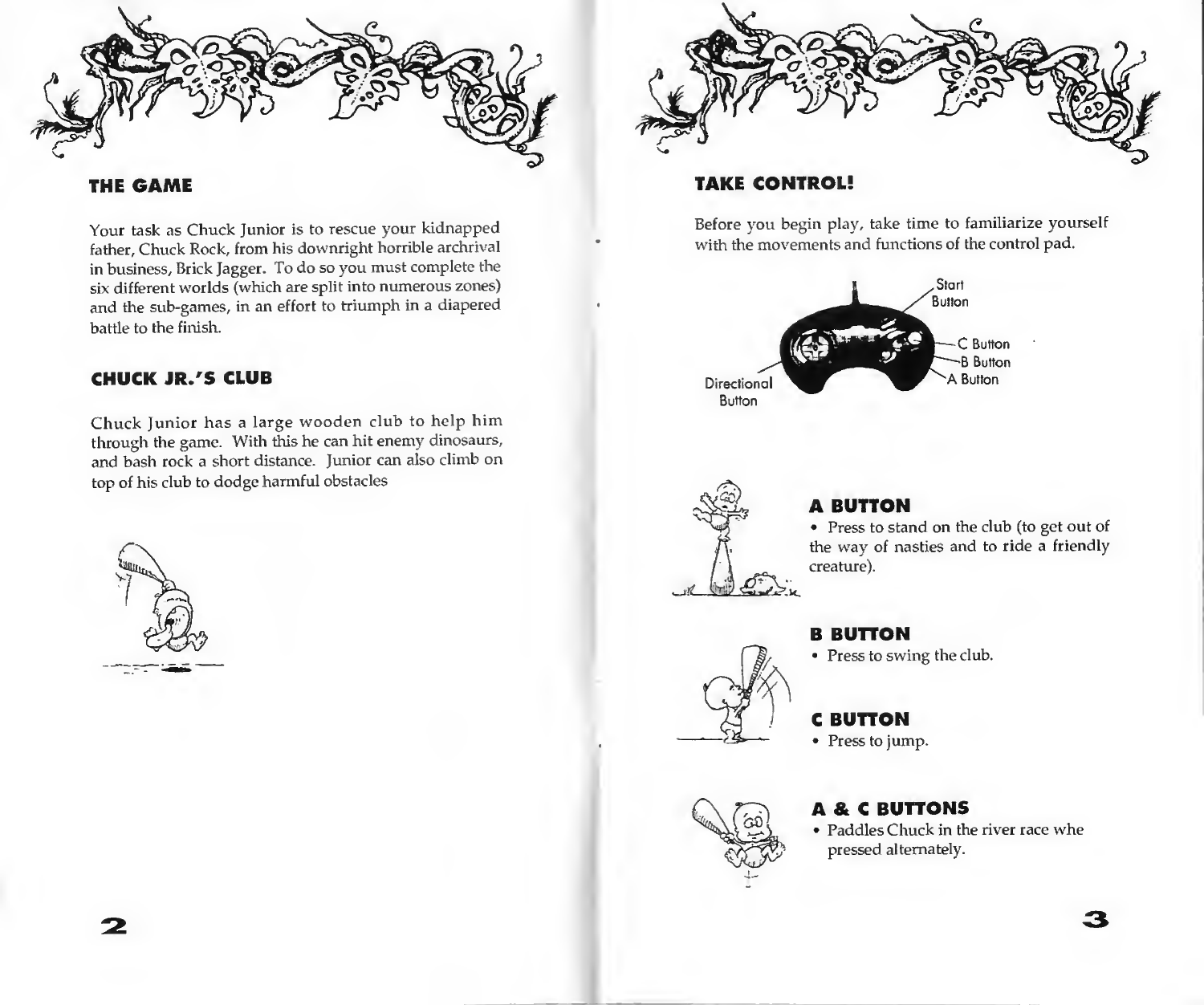

• Press right to move Chuck Junior right.



• Press up and down to move to menu items on the Options and Main Menu Screens.

### START BUTTON

- Press to start the game.
- Press to pause the game.

### RESETTING THE GAME

• Press the START button, then press the A, B & C buttons simultaneously.



### GETTING STARTED

Following the Sega logo, an animated introduction of Chuck Rock II: Son of Chuck appears. After a few moments, a demonstration will begin. Press the START button at any time to reach the Main Menu Screen.

### THE MAIN MENU SCREEN

When the Main Menu appears you will be presented with two options: Start Game and Options. Highlight the desired option with the control pad and press any button to select it.

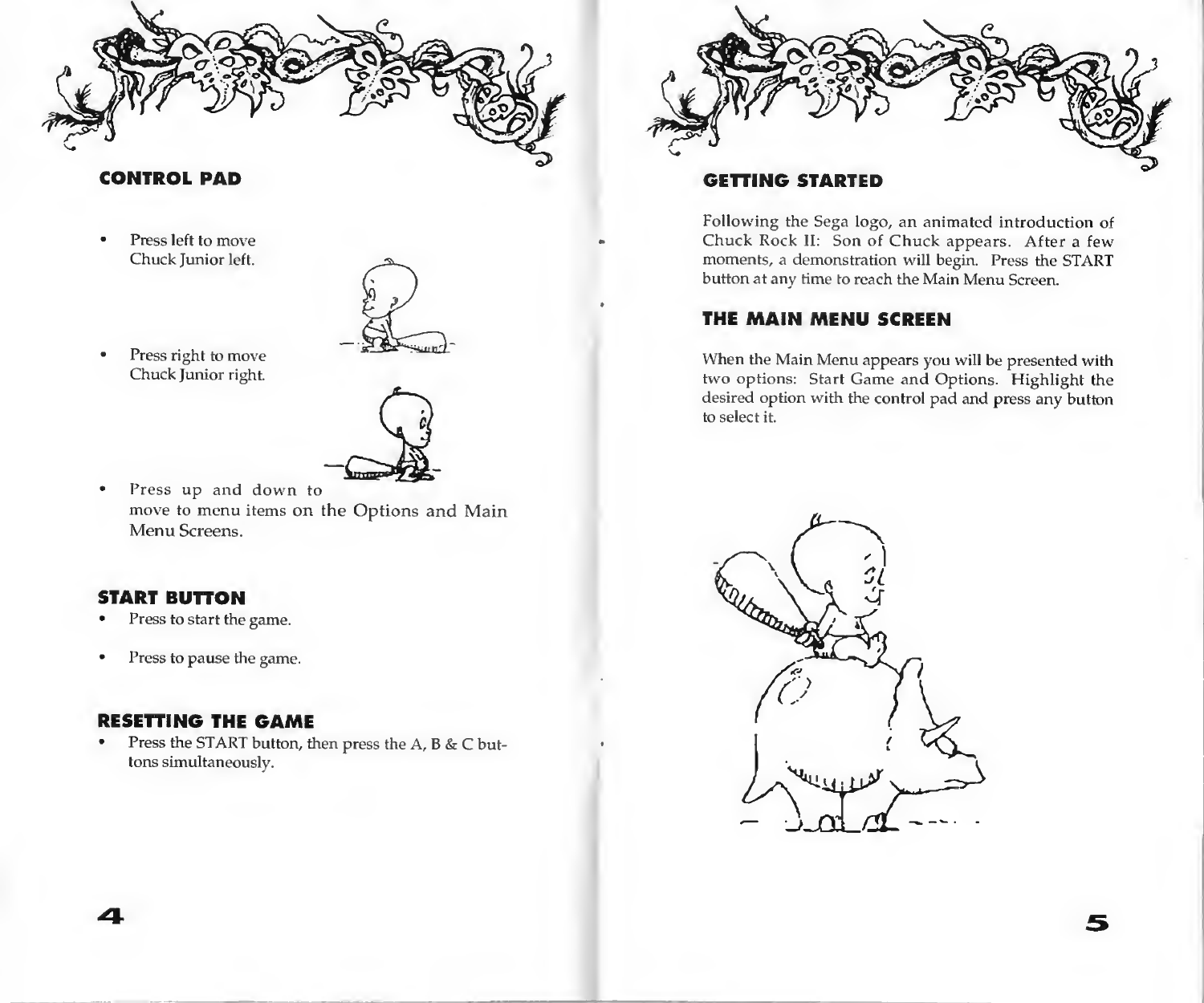

You'll be able to make several choices concerning the game with the options presented on this screen.

Use the control pad to highlight the desired option. Select it by pressing any of the buttons.

Difficulty Option: lets you choose between Normal or Hard difficulty modes.

Control Option: allows you to change the functions of the A, B, and C buttons.

Sound Test Option: lets you preview the music and sound used in the game by pressing any button.

Exit Option: returns you to the Start/Options Screen by  $\frac{1}{2}$  pressing any button when selected. Lives



### THE OPTIONS SCREEN THE SCREEN DISPLAY

Located around the game screen are a number of indicators which display information relevant to the game.

### Energy



Junior will start the game with a full baby bottle (energy) situated at the bottom right of the screen. Every time Junior gets hit the baby bottle will empty a little. The bottle will flash when Junior has one unit of energy left. When the bottle is empty. Junior will lose a life, and proceed on from where he died. Energy is replenished by collecting more baby bottles.

The life counter located at the bottom left is a picture of Junior's face with a number indicating the amount of lives remaining. Extra lives can be collected as you progress through the levels.

### Score

The score indicated is situated in the middle of the screen at the top. It shows your current points awarded by collecting certain bonuses during the game.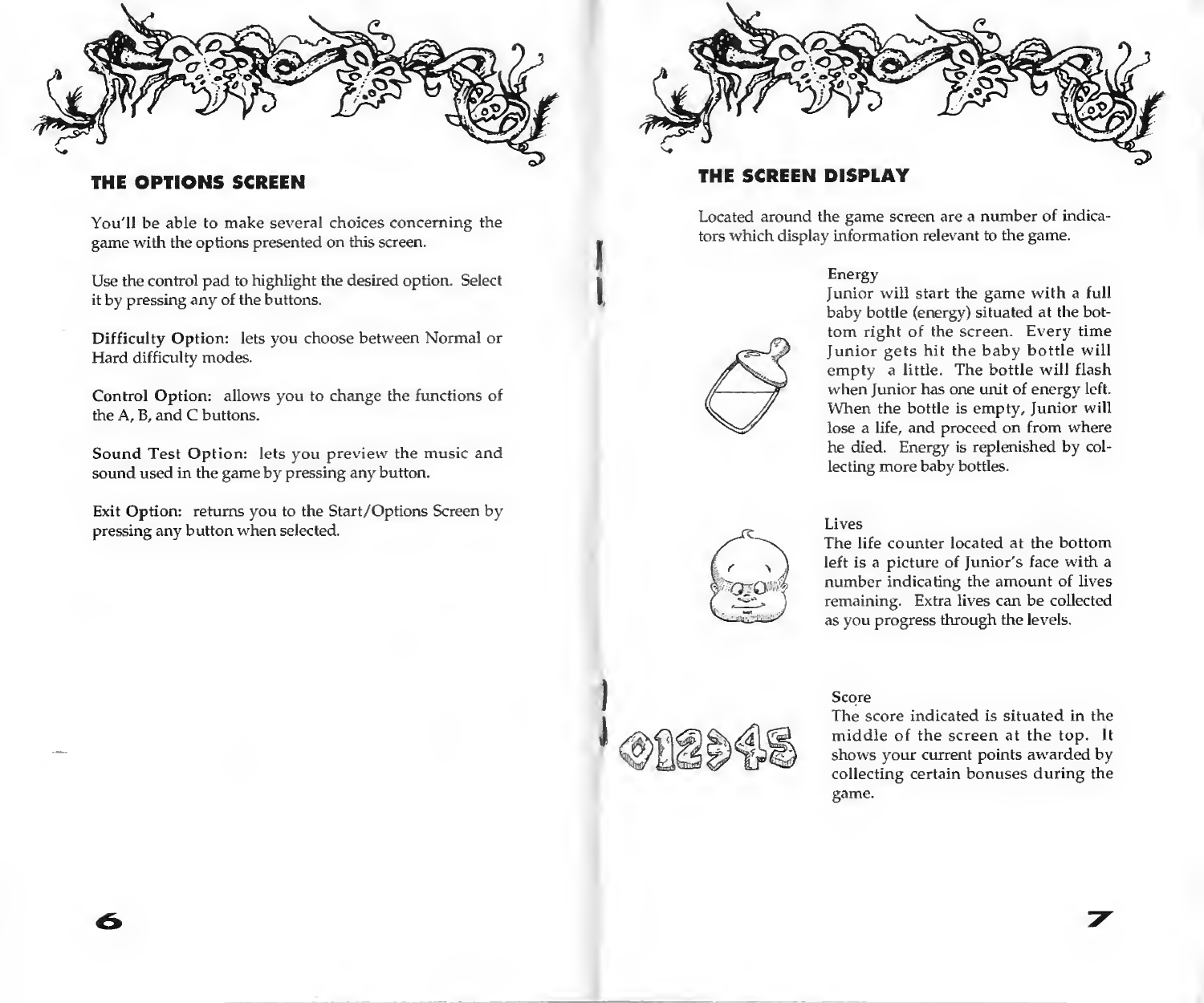

### SOME OF CHUCK'S CHUMS



Maud the Monkey: Maud loves bananas and will conveniently swing you a bunch of them to grab ahold of at crucial moments. Look out for Maud to help you.



Tarby the Tiger: Ride on Tarby's back to pounce across any large gap, but be wary! You can only mount him when he's not paying attention. Sneak up on him when his tail's not moving.



Water Hydrant: When you bash the Hydrant a jet of water will shoot out, killing any baddies in it's path.



Thomas the Turtle: Thomas will sit on the edge of dangerous lava pools. When knocked in the water, Thomas will hop across, carrying you on his back.



Anthony the Ant: Anthony the Ant likes nothing more than to march across the screen. He's a tough little critter so get onto his back to cross treacherous areas.



### GAME OVER-CONTINUE

Chuck Junior has three chances to save his dad from Brick Jagger. If you lose all three chances, you will have one continue which will give you 3 more chances and reset your score to 0.

### HANDLING YOUR SEGA CD DISC

- The Sega CD disc is intended for use exclusively with the Sega CD System.
- Handle it with care. Do not bend it, crush it or submerge it in liquids.
- Do not leave it in direct sunlight or near a radiator or other source of heat.
- Be sure to take a recess during extended play, to rest yourself and the Sega CD disc.

### WARNING:

For owners of projection televisions. Still pictures or images may cause permanent picture-tube damage or mark the phosphor of the CRT, avoid repeated or extended use of video games on large screen projection televisions.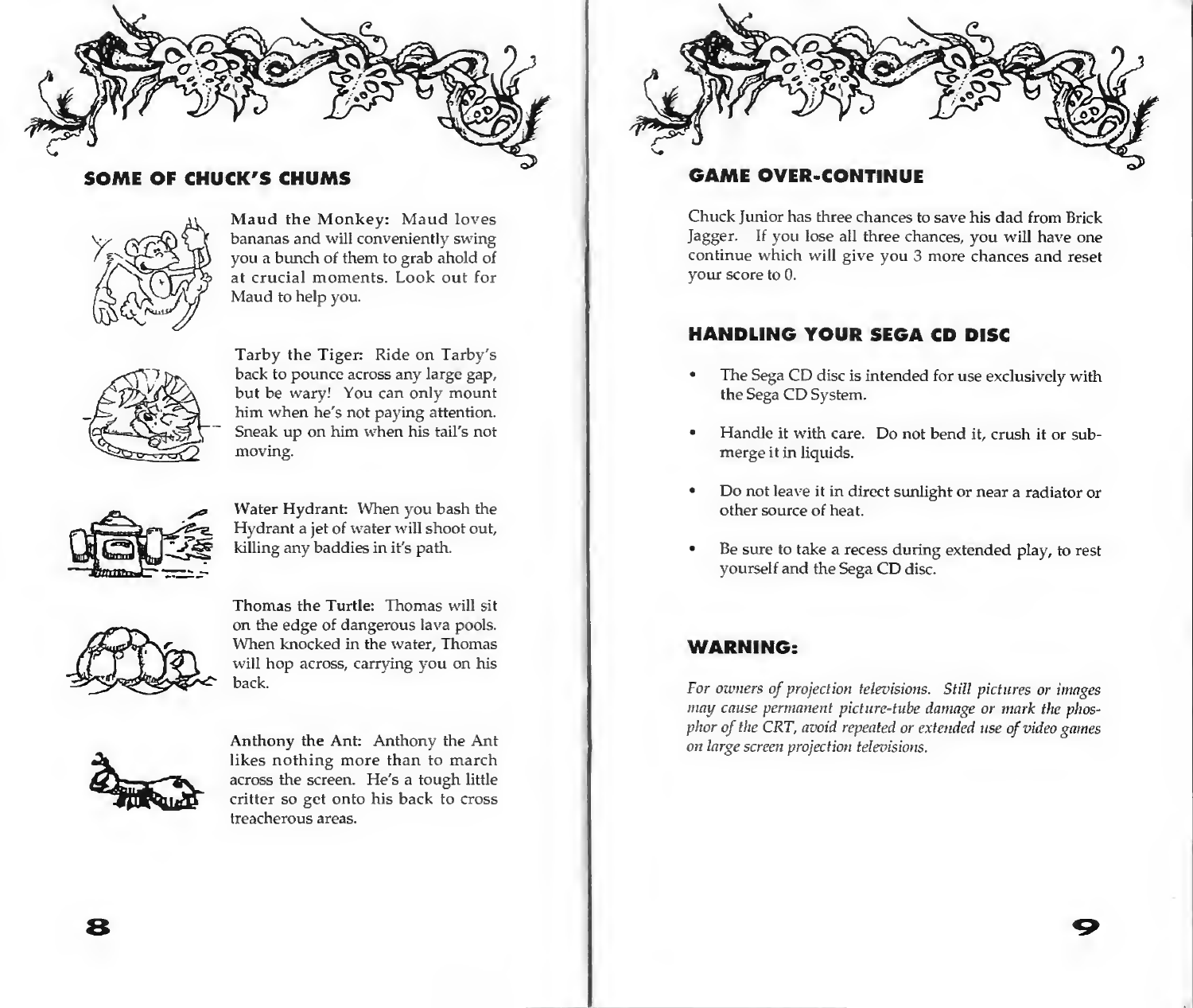

### **CREDITS**

Produced in the UK by *Jeremy H. Smith* Produced in the US by Lisa Fegraus Executive Producer US Neil C. Young Game Design Bob Churchhill Graphics Lee Pullen Programming Chris Long Quality Assurance Team Leader Adam Ryan Quality Assurance Team Paul Schoener

Manual Produced and Edited by Lisa Marcinko Manual Designed by Crystal Wines

Craig McCoy Jim Getz Mitch Feldon Eric Harshman Mark Goodwin



### LIMITED WARRANTY

Virgin warrants that if the media on which the game software is contained is in a damaged or physically defective condition at the time of purchase and if it is returned to Virgin (postage prepaid) within 90 days of purchase. Virgin will provide you with a replacement free of charge. In no event shall Virgin's liability with respect to this lim ited warranty exceed the cost of replacement of such media. This limited warranty gives you specific legal rights which vary from state to state. Other than the foregoing limited warranty, claims and excludes all other warranties, express of implied, with respect to the enclosed product including, without limitation, warranties of merchantability and fitness for a particular purpose. In no event will Virgin be liable for any direct or indirect, special, incidental or consequential damages, including, without limitation, loss of data or loss of profits or revenue, even if Virgin has been advised of the possibility of such damages. Some states do not allow the exclusion of incidental or consequential damages so the foregoing disclaimer may not apply to you. Virgin does not warrant that the enclosed product or documentation will satisfy or that the enclosed product or documentation are without defect or error or that the operations of the enclosed product will be uninterrupted. TO RECEIVE WARRANTY SERVICE, CALL THE VIRGIN CUSTOMER SERVICE DEPARTMENT AT 714-833-1999.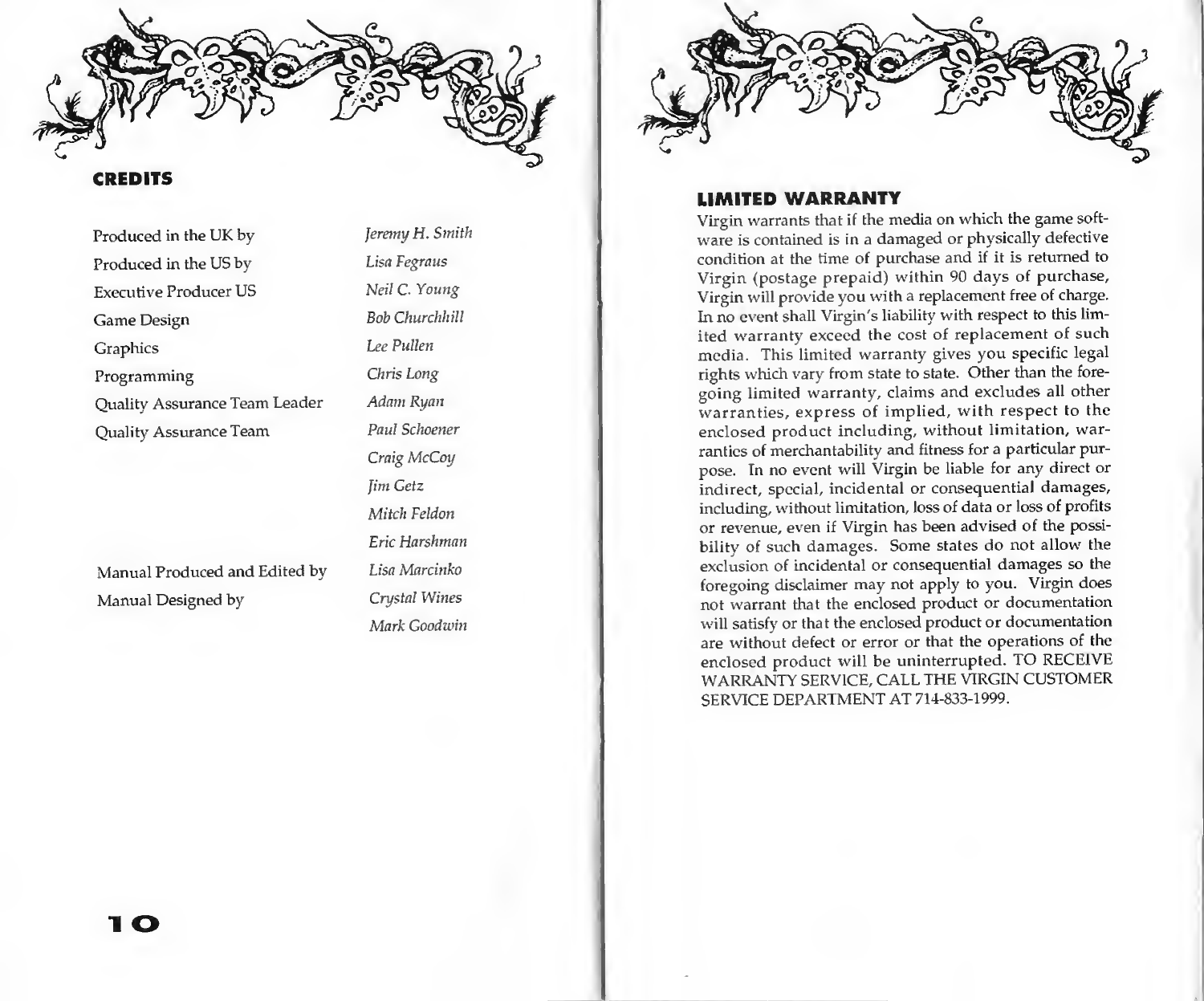**NOTES** 

Patents US#'s 4,442,486/4,454.594/4,462,076; Europe# 80244; Canada# 1,183,276; Hong Kong# 88-4302; Singapore# 88-155; Japan# 82-205605 (Pending)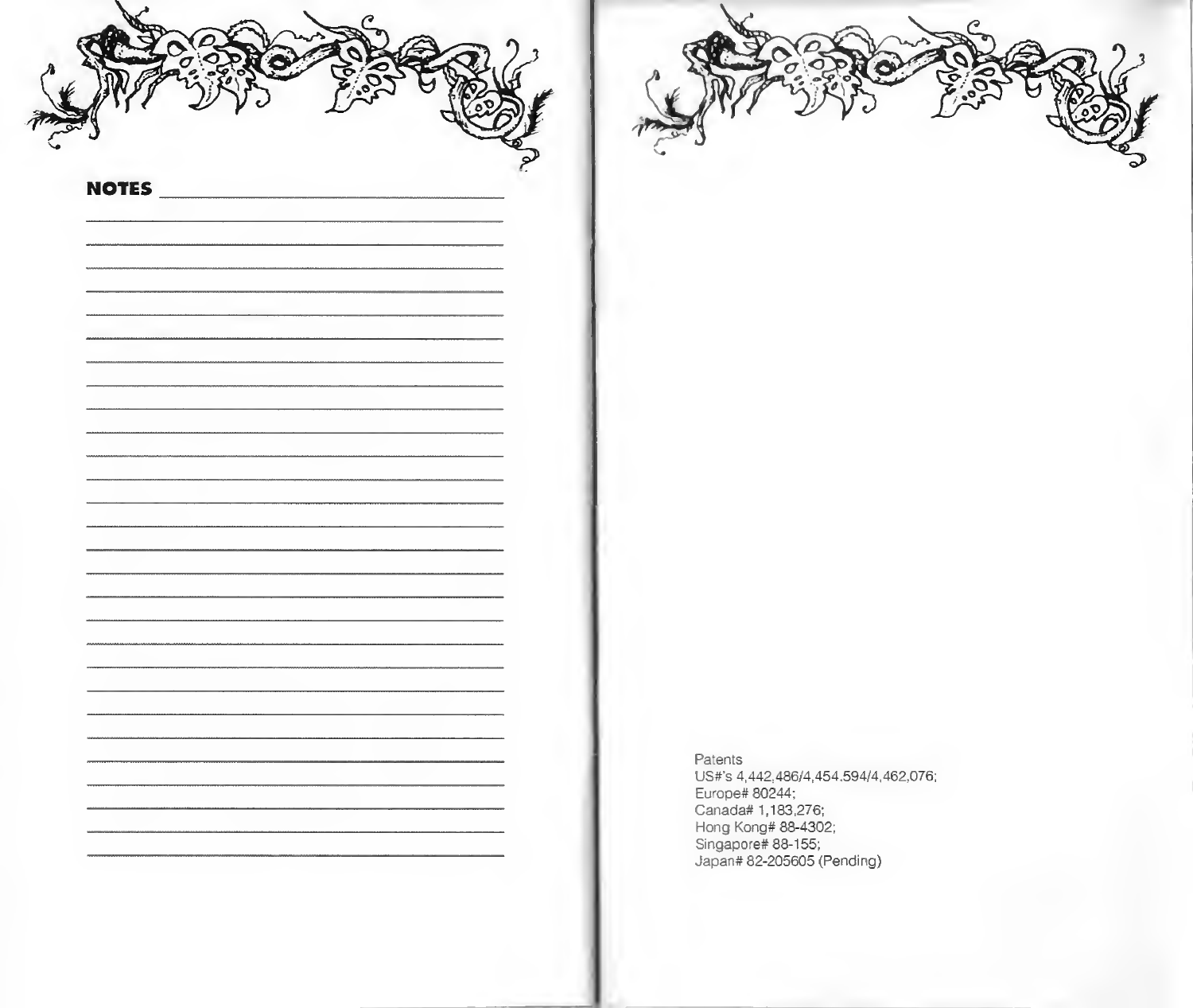## VIRGIN GAMES PRODUCT REGISTRATION

### Dear Customer,

To enter a drawing to recoive a FREE video game cartidge, striply @ out this card and return it to us. The drawings are held once a month, and whiness will be notified by mall. Your ortswers will help us to get to know you better and develop now. products you will like. ï ï

| <b>Address</b><br>Name                                                                                                                                                                                                         |       |                                    |          |
|--------------------------------------------------------------------------------------------------------------------------------------------------------------------------------------------------------------------------------|-------|------------------------------------|----------|
| 릉                                                                                                                                                                                                                              | State | 2lp                                | Country  |
| Product Purchased:                                                                                                                                                                                                             |       | Date Purchased                     |          |
| Primary user's age: ( ) under 10 yrs. ( ) 18-30 yrs. ( ) 31-50 yrs. ( ) 20-90 yrs.<br>Primary user is: ( ) Moie ( ) Female                                                                                                     |       |                                    |          |
| Number at other video gomes owned: ( ) 3-6 ( ) 3-6 ( ) 7-10 ( ) 11-20 ( ) bover 20                                                                                                                                             |       |                                    |          |
| Where was this game purchased? 1. I Cys' It Us 2. UCPenney/Sears/Wards 3. Kill Kill Mari/Target/Target                                                                                                                         |       |                                    |          |
| 4. September of Sore State State State State State of All Chernal Chernal Chernal Chernal Chernal Chernal Chernal Chernal Chernal Chernal Chernal Chernal Chernal Chernal Chernal Chernal Chernal Chernal Chernal Chernal Cher |       |                                    |          |
| Wha purchased this video game? $1.$ Pirmary user $2$ ____ Parent/guardian $3.$ ____ Brother/Sister $4.$ ____ Reigh                                                                                                             |       |                                    |          |
| 5. Friend 6. Received as gift                                                                                                                                                                                                  |       |                                    |          |
| Why did you purchase this porticular product? (Circle and a Piayed it before buying 2. Friend recommended it                                                                                                                   |       |                                    |          |
| 3. Saw an ad for it, 4. Played II in and arcade 5. Read a magazine article/review 6. Saw an in-stare aspiay 7. Head                                                                                                            |       |                                    |          |
| radio commercial 8. Salesperson's recommendation                                                                                                                                                                               |       |                                    |          |
| Whot game ar campuler systems are in your hausehold?                                                                                                                                                                           |       |                                    |          |
| 1. Nintendo 2. Turbo Grafix 3. Amiga 4.                                                                                                                                                                                        |       | PC (IBM or other) 5. Atail Lynx 6. | Game Boy |
| 7. Sega CD 8. Ceness 9. Machtosh 10.                                                                                                                                                                                           |       | Super NES 11. Game Georg           |          |
| Favorite video games (any publisher):                                                                                                                                                                                          |       |                                    |          |
| Favorite Magazines:                                                                                                                                                                                                            |       |                                    |          |

¢

Ċ

CHUCK ROCK II: SON OF CHUCK (SEGA CD)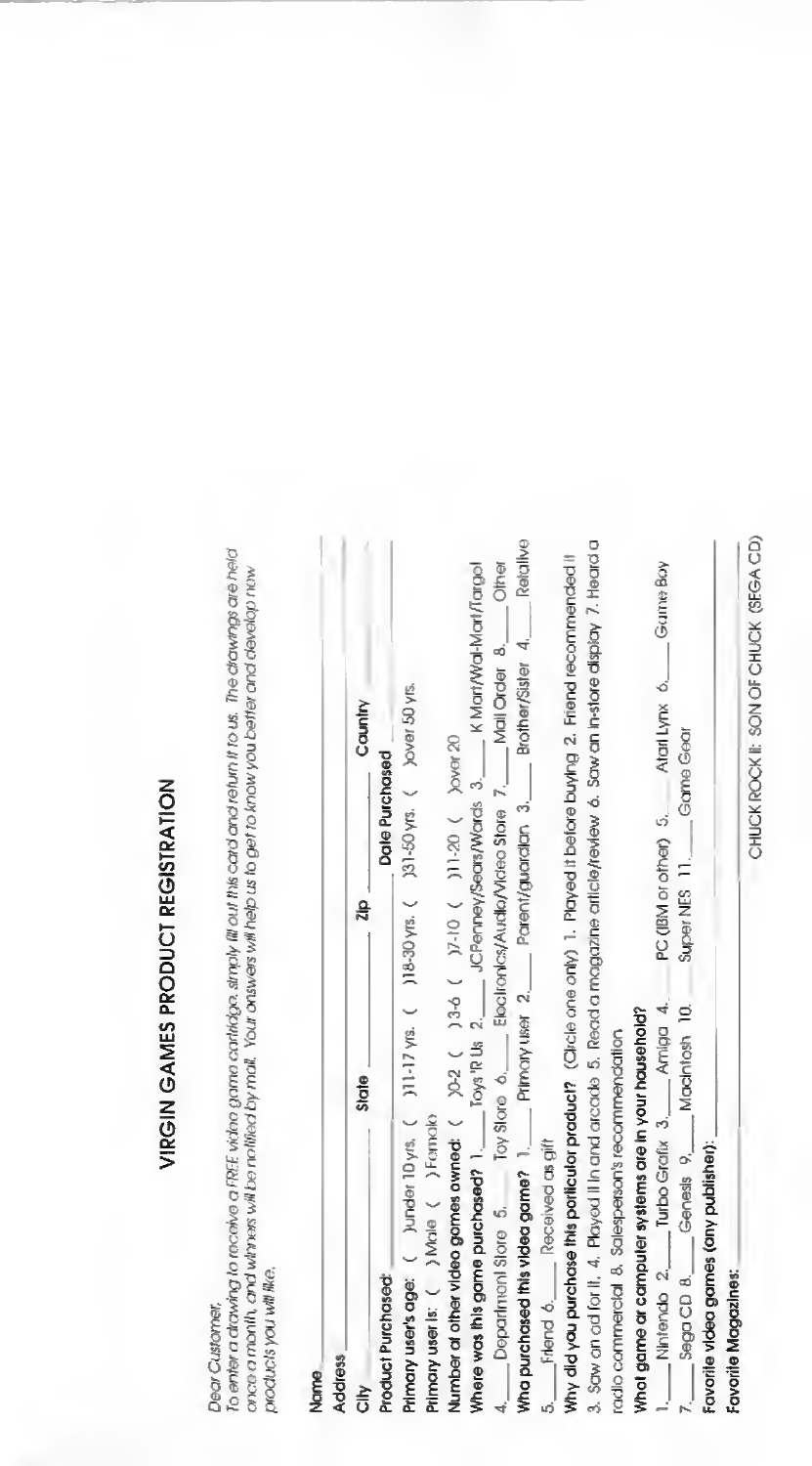# **Motor Charles Charles Charles And Address**

IRVINE CA 92714-9841 **ENTERTAINMENT, INC. VIRGIN INTERACTIVE 18061 FITCH AVE** 

POSTAGE WILL BE PAID BY ADDRESSEE

FIRST CLASS MAIL PERMIT NO. 10158 SANTA ANA, CA

BUSINESS REPLY MAIL

UNITED STATES NO POSTAGE **NECESSARY IF MAILED NTHE**